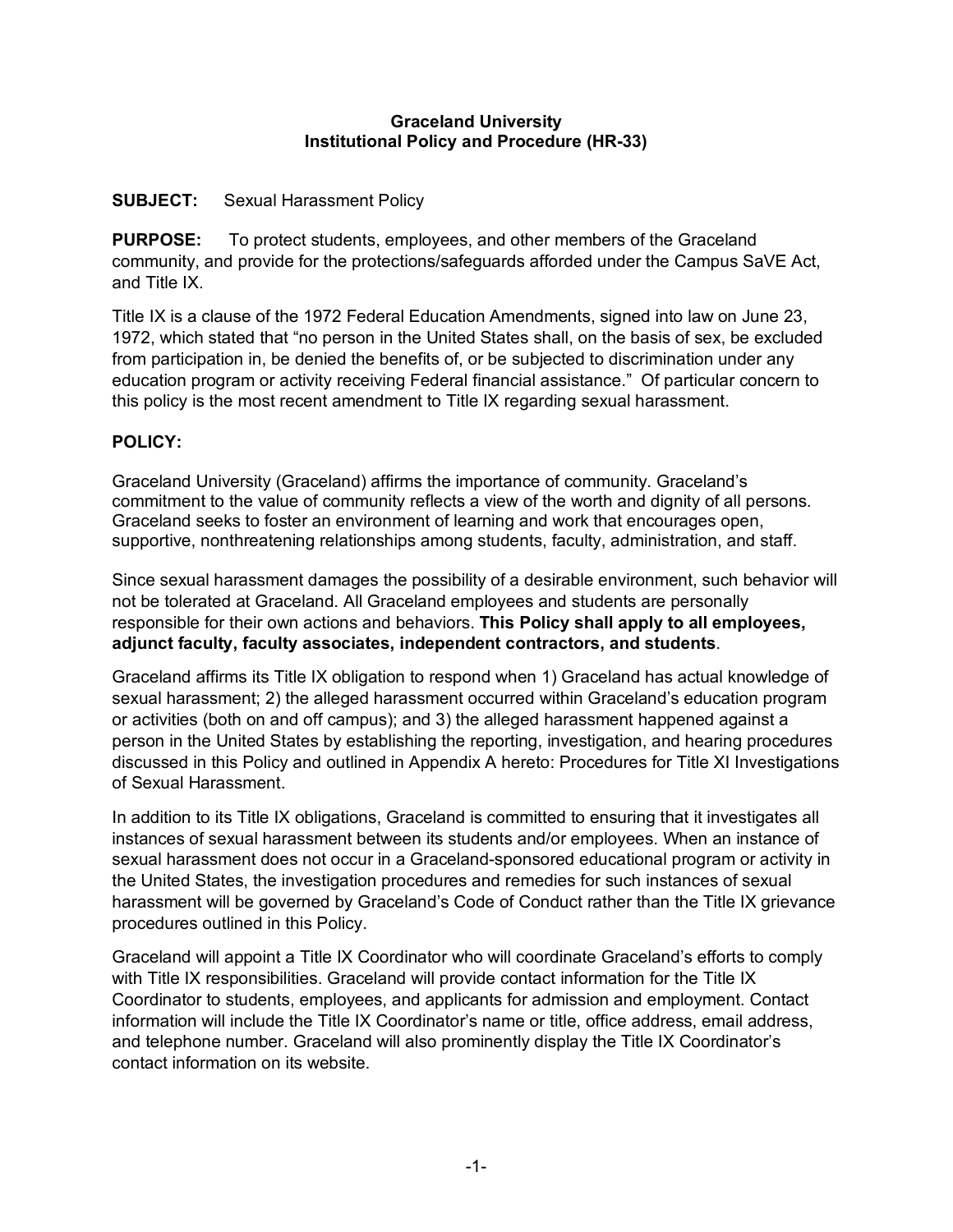As part of Graceland's commitment to providing a working and learning environment free from sexual harassment, this policy shall be widely disseminated to the university community through orientations, websites, handbooks, and other appropriate channels of communication. In addition, the university shall provide periodic awareness training for employees, students, as well as investigatory training for Title IX response team members. Training materials will be posted on Graceland's website. Prevention education and awareness campaigns will be offered to students throughout the year.

### **DEFINITIONS**

*Complainant(s)* – An individual who is alleged to be the victim of conduct that could constitute sexual harassment.

*Consent* – Knowingly, willingly, voluntarily, and affirmatively giving permission to engage in an activity. Consent must be demonstrated through mutually understandable terms and/or clear, unambiguous actions that indicate a willingness to engage freely in the proposed activity . Consent must be obtained from the beginning and end of each instance and each form of activity. Consent for one form of activity does not mean consent is given for subsequent or alternative activity. Consent is not silent or passive. Consent may be withdrawn at any time. Consent cannot be given by an individual incapacitated for any reason including by drugs and/or alcohol, unconscious, asleep, a passed out individual or on behalf of another person.

*Dating violence* – Violence committed by a person -

a. who is or has been in a social relationship of a romantic or intimate nature with the Complainant; AND

b. where the existence of such a relationship shall be determined based on a consideration of the following factors:

- 1. The length of the relationship.
- 2. The type of the relationship.
- 3. The frequency of interaction between the persons involved in the relationship.

This violence could be one act or a pattern of behavior. It may involve sexual violence, emotional violence, and/or economic abuse.

*Decision-Maker* – One or more individuals who have been assigned to handle the hearing in a particular Title IX Sexual Harassment investigation, make a decision, and notify the parties in writing reaching their decision. The Decision-Maker in any Title IX grievance process cannot be the investigator(s) or the Title IX Coordinator.

*Domestic violence* – Felony or misdemeanor crimes of violence committed by a current or former spouse or intimate partner of the Complainant, by a person with whom the Complainant shares a child in common, by a person who is cohabitating with or has cohabitated with the Complainant, by a person similarly situated to a spouse of the Complainant under the domestic or family violence laws of the jurisdiction receiving grant monies, or by any other person against an adult or youth victim who is protected from that person's acts under the domestic or family violence laws of the jurisdiction.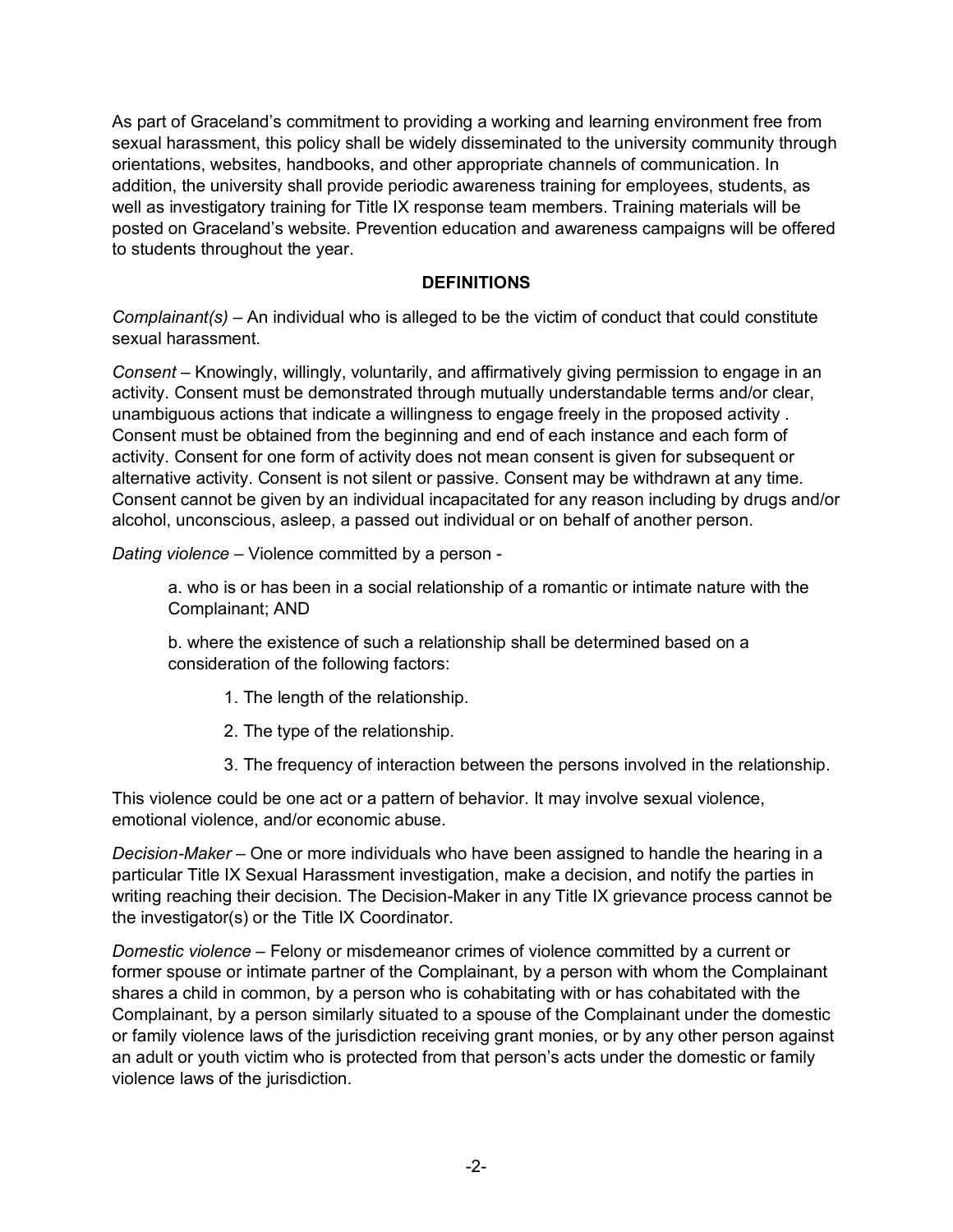*Formal Complaint –* A document filed by a Complainant or signed by the Title IX Coordinator alleging sexual harassment against a Respondent and requesting that Graceland investigate the allegation of sexual harassment. When filed by a Complainant, the formal complaint must be a document or electronic submission, such as an email, that is physically or digitally signed by the Complainant.

*Report* – Information received verbally or in writing of potential harassment. In accordance with federal and state law, students may file confidential reports. Employees may not.

*Respondent* – An individual who has been reported to be the perpetrator of conduct that could constitute sexual harassment

*Retaliation* – Any act or attempted act to seek retribution against a Complainant, Respondent, witnesses, or other person as a result of their involvement in any proceedings related to a complaint under this or any other policy. Retaliation can take many forms including but not limited to the following: firing, demoting, harassing, or otherwise treating an individual differently than before the involvement in the proceedings.

*Sexual assault* – Having or attempting to have sexual intercourse or sexual contact with another individual without consent. This includes sexual intercourse or sexual contact achieved by the use or threat of force or coercion.

*Sexual exploitation* – An act or acts committed through non-consensual abuse or exploitation of another person's sexuality for the purpose of sexual gratification, financial gain, personal benefit or advantage or any other non-legitimate purpose. Examples of sexual exploitation include but are not limited to: observing another individual nudity or sexual activity without knowledge or consent of all parties involved; non-consensual streaming of images, photography, video or audio recordings of sexual activity or nudity without knowledge and consent of all parties involved; prostitution; exposing one's personal private areas in non-consensual circumstances, knowingly exposing another individual to a sexually transmitted disease or virus without knowledge; introducing incapacitation for the purpose of making another person vulnerable to non-consensual sexual activity.

*Sexual harassment* – Any of three types of misconduct on the basis of sex, all of which jeopardize the equal access to education that Title IX is designed to protect:

- A school employee conditioning an education benefit or service upon a person's participation in unwelcome sexual conduct (quid pro quo)
- Unwelcome conduct determined by a reasonable person to be so severe, pervasive, and objectively offensive that it effectively denies a person equal access to the school's education program or activity
- Sexual assault, dating violence, domestic violence, or stalking

*Sexual violence* – Any physical sexual act perpetuated against a person's will or where the person is incapable of giving consent. Inability to give consent includes when a person is incapacitated or unconscious, including when a person is under the incapacitating influence of drugs or alcohol. Sexual violence includes, but is not limited to, rape, sexual assault, sexual battery, sexual coercion, fondling, incest, and statutory rape.

*Supportive Measures* – Individualized services reasonably available that are non-punitive, nondisciplinary, and not unreasonably burdensome to the other party while designed to ensure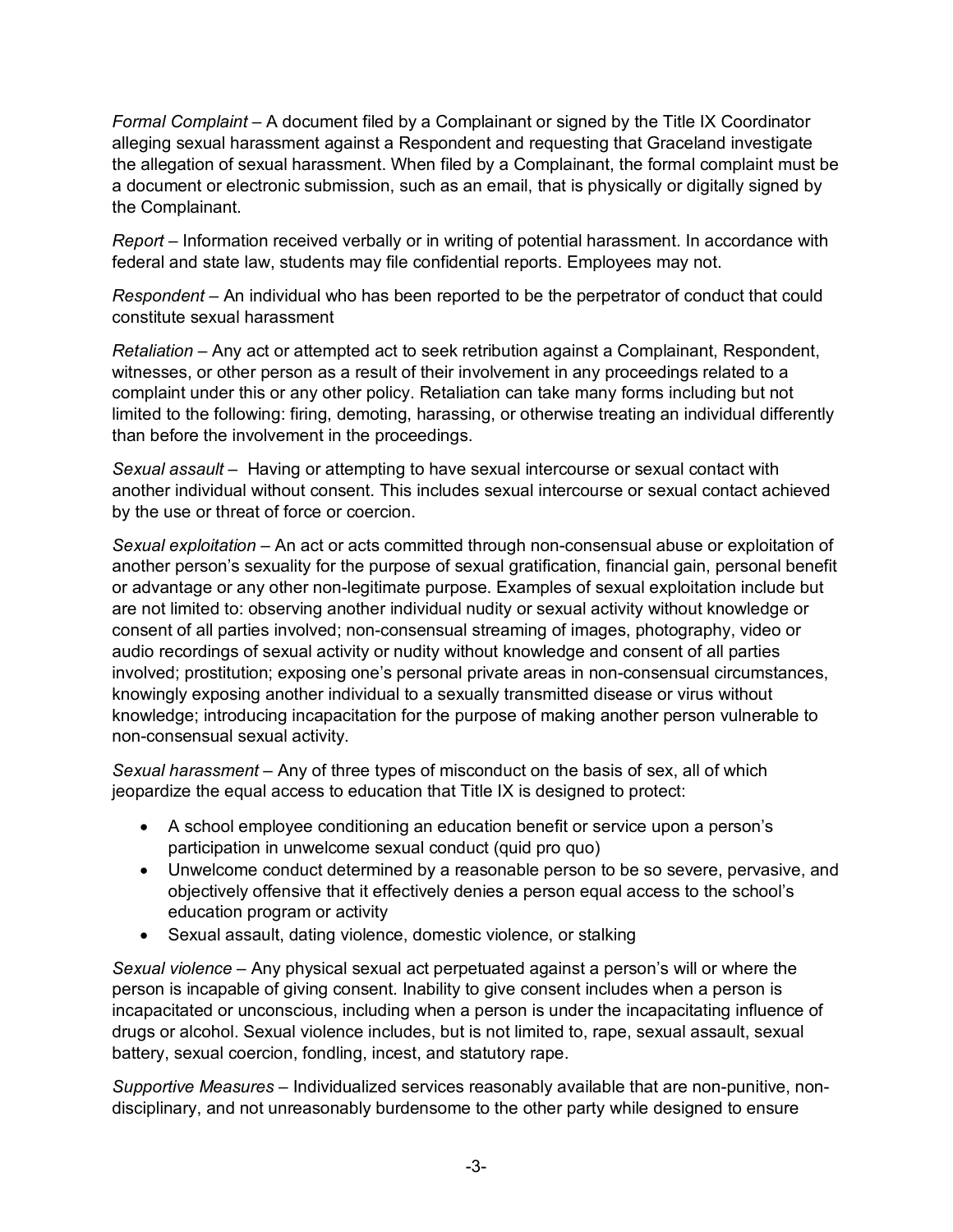equal educational access, protect safety, or deter sexual harassment. A list of the range of supportive measures that may be implemented is provided in in Paragraph B of the Supportive Measures section of this Policy.

*Stalking* – A course of conduct (two or more times) whereby the alleged perpetrator maintains visual or physical proximity to a person without legitimate purpose; or conveys oral or written threats, implied or actual. This may include online behaviors. This course of conduct would cause a reasonable person to fear bodily injury or death to themselves or a third party or suffer substantial emotional distress.

**NON-DISCRIMINATION STATEMENT:** Graceland University reaffirms its commitment to a safe and nondiscriminatory educational environment for all members of the community. Graceland does not discriminate on the basis of race, color, ethnicity, national origin, age, sex, gender, sexual orientation, gender identity or expression, marital status, veteran status, religion, physical or mental disability, creed, genetic status, or any other legally protected class. This statement applies to admission, employment, housing, athletics, and participation in programs, services, and activities. Graceland will not tolerate discrimination. All complaints will be investigated and dealt with according to the privacy statement below.

**PRIVACY STATEMENT:** Graceland is committed to protecting the privacy of all individuals in the Graceland community while complying with all notice requirements provided in Title IX regulations. In any report, investigation, or resolution under this policy, reasonable efforts will be made to protect the privacy interests of all individuals involved in a manner consistent with the need for a thorough review of the allegations(s). At all times, privacy of all parties will be respected and safeguarded. Information will only be shared with those University employees who need to know in order to assist in the review, investigation, or resolution of the complaint. All employees who are involved in Graceland's grievance process receive specific training and guidance about safeguarding private information. Records of any Title IX investigation (including matters related to the Violence Against Women Act) will be kept in a secure location, accessible only to the Title IX Coordinator and his/her designees. Records that are discarded will be discarded in a secure manner. To the extent such confidential information obtained by or in the possession of Graceland is shared with parties to a proceeding under this policy, such parties are responsible to maintain the confidential nature of such information/documents

At Graceland, confidential assistance can be provided only by professionals who have a statutorily-protected confidentiality, including the Personal Counselors, Campus Health Services Professional(s), and/or the Campus Ministers. Employees (and students on the Independence, Missouri campus) may access confidential assistance through the Employee Assistance Program. Information shared with these confidential resources will not be shared with others without written consent unless required by law such as circumstances posing an imminent risk of harm to self or others. All other employees are required to report all incidences of sexual harassment to The Title IX Coordinator.

**NON-RETALIATION STATEMENT:** Graceland University will not tolerate any retaliation against any community member as a result of reporting allegations or being a Complainant, Respondent, or witness under this or any other Graceland policy. This includes retaliation against an individual, group or third party. Any perceived retaliation will be dealt with in accordance with the applicable disciplinary policy. Complaints of retaliation should be filed with any member of the Title IX response team.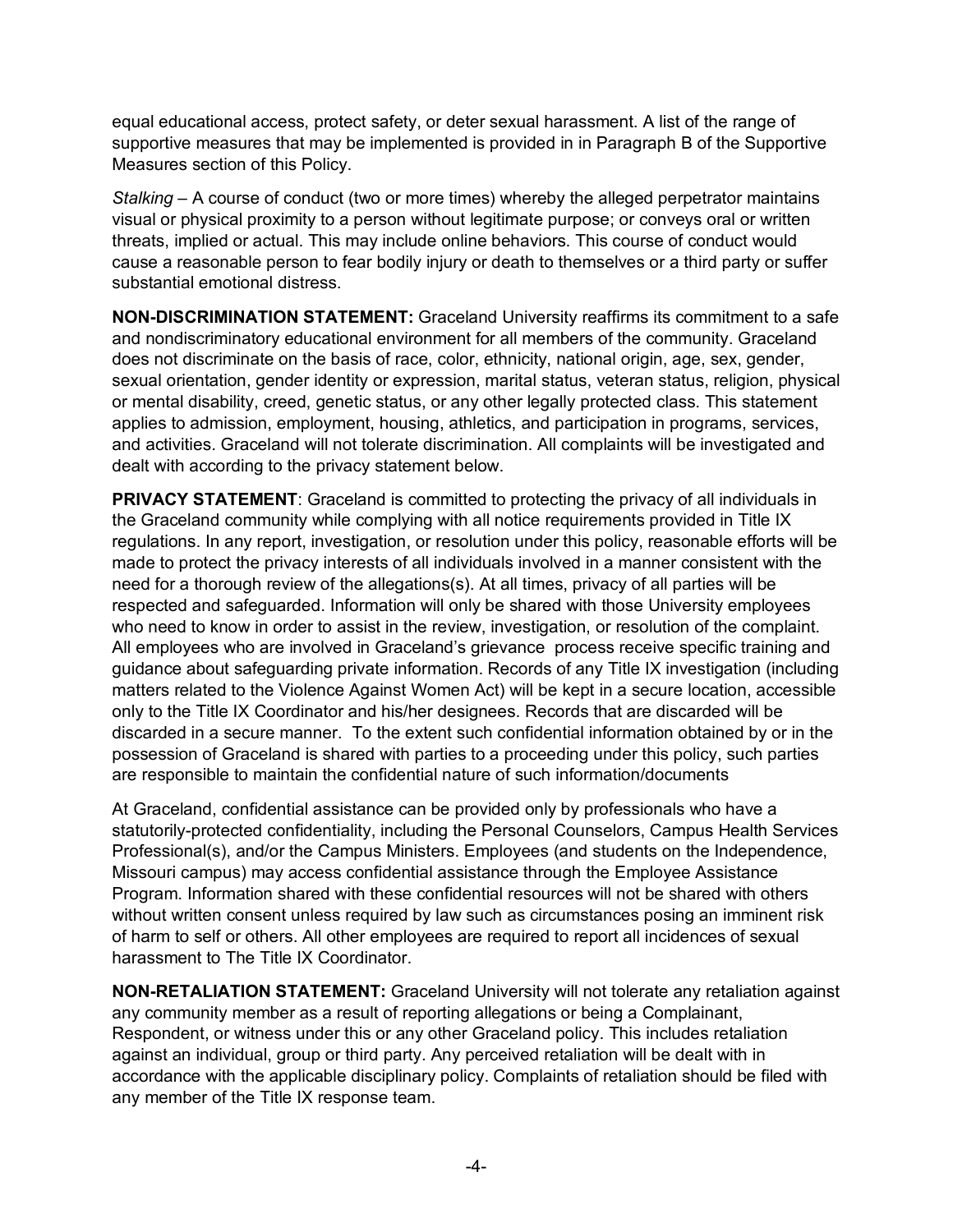**CONSENSUAL RELATIONSHIPS:** Faculty, staff, and others (including volunteers) who educate, supervise, evaluate, employ, counsel, coach, and/or otherwise guide students and/or employees should understand the power differential in the relationship they have with students and/or employees. Intimate or sexual relationships where there is a differential in power or authority produce risks for every member of the community, and such relationships undermine the professionalism of faculty and staff. Both faculty and staff members are expected to maintain professional, non-sexual relations with students.

When a member of the faculty or the staff is in a position to evaluate and/or supervise a student, sexual relations are unconditionally unacceptable (with the exception of marital relationships wherein a faculty member may have a spouse as a student). When such a supervisory relationship is present, sexual relations are clearly detrimental to the educational process and to an environment free of favoritism and/or the appearance of favoritism.

Even when no supervisory relationship is present, sexual intimacy between a student and a member of the faculty or staff can be detrimental to the ideal of a professional education environment. Although the initiator of a sexual relationship may be a student, it is the institutional responsibility of the faculty or staff member to deal with such a situation, at its inception, in a professional manner. In the event of a formal complaint and investigation, although credibility determinations will not be made based on the faculty or staff member's status as a Respondent, an objective evaluation of all relevant evidence may include a consideration of the difference in status between the persons involved in order to make a determination regarding the issue of consent.

**RESOURCES:** Graceland University is committed to respecting all members of the Graceland community and treating everyone with dignity. Graceland recognizes that the decision whether or not to make a report and choosing how to proceed can be difficult. We encourage any individual who has questions to seek the support of campus and community resources. These resources can provide guidance in making decisions, information about available resources and procedural options, and assistance to any party in the event that a report and/or resolution under this policy are pursued.

Graceland encourages university community members to make a prompt report of any alleged incident of sexual harassment to local law enforcement and Graceland's Title IX coordinator. For students who are not prepared to make a report but are still seeking information and support, there are confidential resources available, as designated below. These confidential resources will not share information with Graceland without the individual's consent. Employees may seek confidential resources by calling the Employee Assistance Program (EAP). Information about that benefit is available in My Graceland.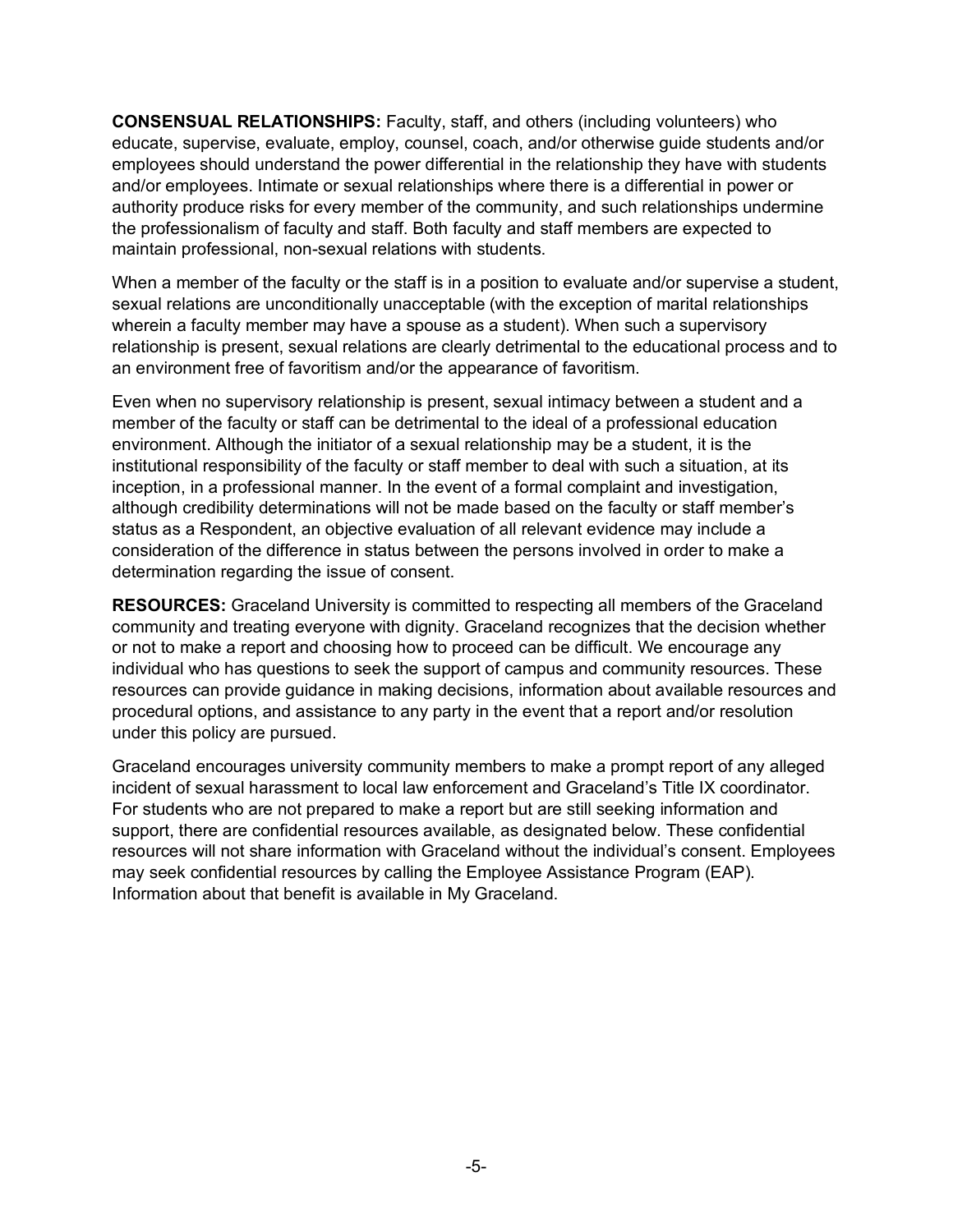| <b>On-Campus Confidential Resources</b> |                                                                                                                   |  |  |  |
|-----------------------------------------|-------------------------------------------------------------------------------------------------------------------|--|--|--|
| Confidential Personal Counseling:       | Dee White Eye, MSW, LISW<br>641-784-5463<br>ddw1@graceland.edu<br>Office: Rm # 20 in Newcom Student Union         |  |  |  |
| <b>Confidential Campus Ministries:</b>  | Mike Hoffman, Campus Minister<br>641-784-5466<br>mhoffman@graceland.edu<br>Office: Rm# 19 in Newcom Student Union |  |  |  |

In addition to the confidential resources, Graceland community members have access to various resources provided on campus. While not bound by confidentiality, these resources will maintain the privacy of an individual's information within the limited circle of those individuals who need to know such information.

| <b>Other Campus Resources</b>     |             |                                                                                                             |  |  |  |
|-----------------------------------|-------------|-------------------------------------------------------------------------------------------------------------|--|--|--|
| Campus Security: 641-784-5199     |             |                                                                                                             |  |  |  |
| Title IX Coordinator: Dave Schaal |             | dschaal@graceland.edu<br>641-784-5106<br>1 University Place<br>Lamoni, Iowa 50140<br>Office: Rm #27, Newcom |  |  |  |
| Dean of Students:                 | Dave Schaal | dschaal@graceland.edu<br>641-784-5106<br>1 University Place<br>Lamoni, Iowa 50140<br>Office: Rm #27, Newcom |  |  |  |

Students, faculty, and staff may also access resources in the local community. These establishments can provide crisis intervention services, counseling, medical attention, and assistance in interfacing with the criminal justice system. All individuals are encouraged to use the resources that are suitable to their needs, whether on- or off-campus.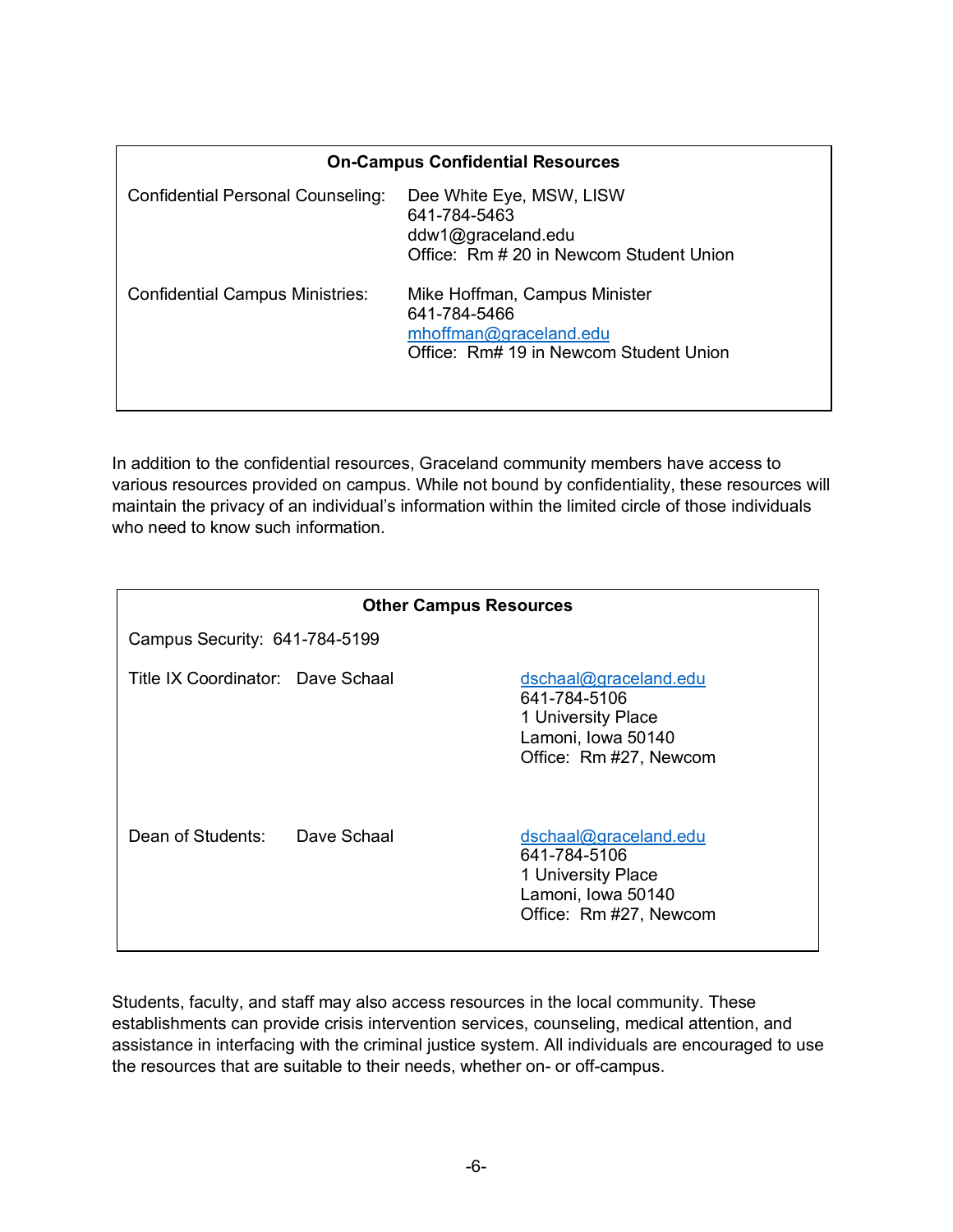Graceland University maintains an excellent relationship with the Lamoni and Independence Police and Fire Departments to safeguard the campuses. Our Residence Life staff are also well-trained and ready to respond to emergencies of all kinds.

| <b>Off-Campus Confidential Resources</b>                                                                                                              |  |  |  |
|-------------------------------------------------------------------------------------------------------------------------------------------------------|--|--|--|
| Lamoni: Crisis Intervention & Advocacy Center 24 hour Crisis Line 1-800-400-4884<br>Adel, IA 50003 Office: 515-993-4095                               |  |  |  |
| Lamoni: Decatur County Hospital (641) 446-4871<br>1405 NW Church St, Leon, IA 50144                                                                   |  |  |  |
| Lamoni: Community Health Centers of Southern Iowa (641) 784-3371<br>802 E Ackerley St, Lamoni, IA 50140                                               |  |  |  |
| Independence: Metropolitan Organization to Counter Sexual Assault (MOCSA)24 Hour<br>Crisis Line: MO (816) 531- 0233, KS (913) 642-0233; www.mocsa.org |  |  |  |
| Independence: CenterPoint Medical Center (816) 698-7000<br>19600 E. 39th Street, Independence, MO 64057                                               |  |  |  |

Independence: Missouri Sexual Abuse and Neglect Hotline, 1-800-392-0210

#### **Advocates**

**Lamoni:** Crisis Intervention & Advocacy Center- 24 hour Crisis Line 1- 800-400-4884 These advocates will come to Lamoni as needed.

**Independence:** New Directions Behavioral Health; https://www.ndbh.com/ ; 855-340-6487

**Independence:** Metropolitan Organization to Counter Sexual Assault (MOCSA)

**24 Hour Crisis Line:** MO (816) 531- 0233; KS (913) 642-0233; www.mocsa.org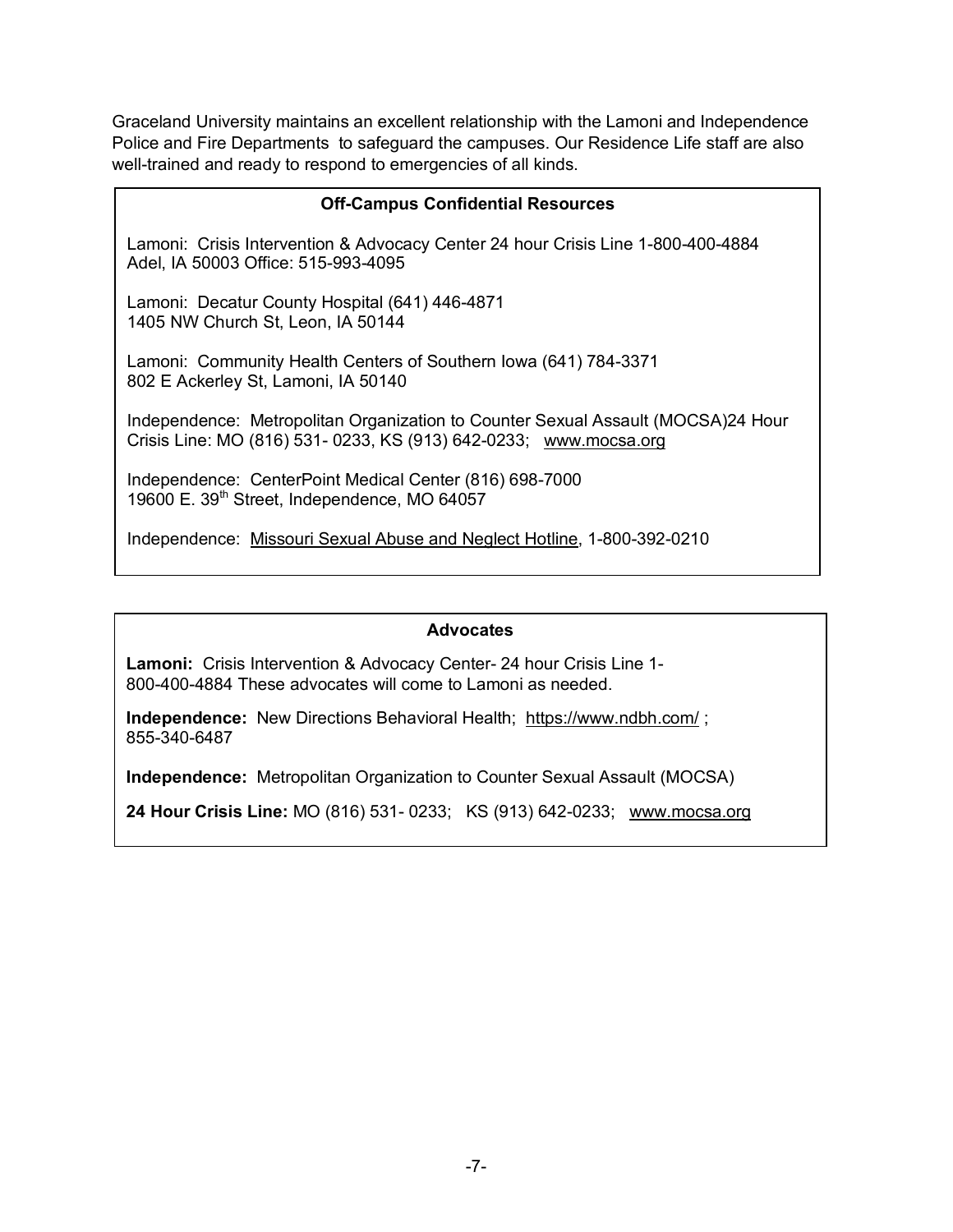| <b>Community Resources--Lamoni</b>                                                                                                                                                                                                |  |  |  |
|-----------------------------------------------------------------------------------------------------------------------------------------------------------------------------------------------------------------------------------|--|--|--|
| Lamoni Police Department (641)784-8711<br>135 S Linden St, Lamoni, IA 50140                                                                                                                                                       |  |  |  |
| Crisis Intervention & Advocacy Center 24 hour Crisis Line 1-800-400-4884<br>Adel, IA 50003 Office: 515-993-4095                                                                                                                   |  |  |  |
| Decatur County Hospital (641) 446-4871<br>1405 NW Church St, Leon, IA 50144                                                                                                                                                       |  |  |  |
| Community Health Centers of Southern Iowa (641) 784-3371<br>802 E Ackerley St, Lamoni, IA 50140<br>Any exams do not obligate you to file criminal charges; evidence is stored<br>by the police to preserve the chain of evidence. |  |  |  |
| <b>Iowa Sexual Abuse Hotline 1-800-284-7821</b>                                                                                                                                                                                   |  |  |  |
| <b>National Coalition Against Domestic Violence</b><br>http://www.ncadv.org.                                                                                                                                                      |  |  |  |
| National Domestic Violence Hotline 1-800-799-SAFE (7233)<br>TTY: 1-800-787-3244<br>http://www.ndvh.org                                                                                                                            |  |  |  |
| <b>National Sexual Violence Resource Center</b><br>http://www.nsvrc.org                                                                                                                                                           |  |  |  |
| <b>STD Hotline 1-800-227-8922</b>                                                                                                                                                                                                 |  |  |  |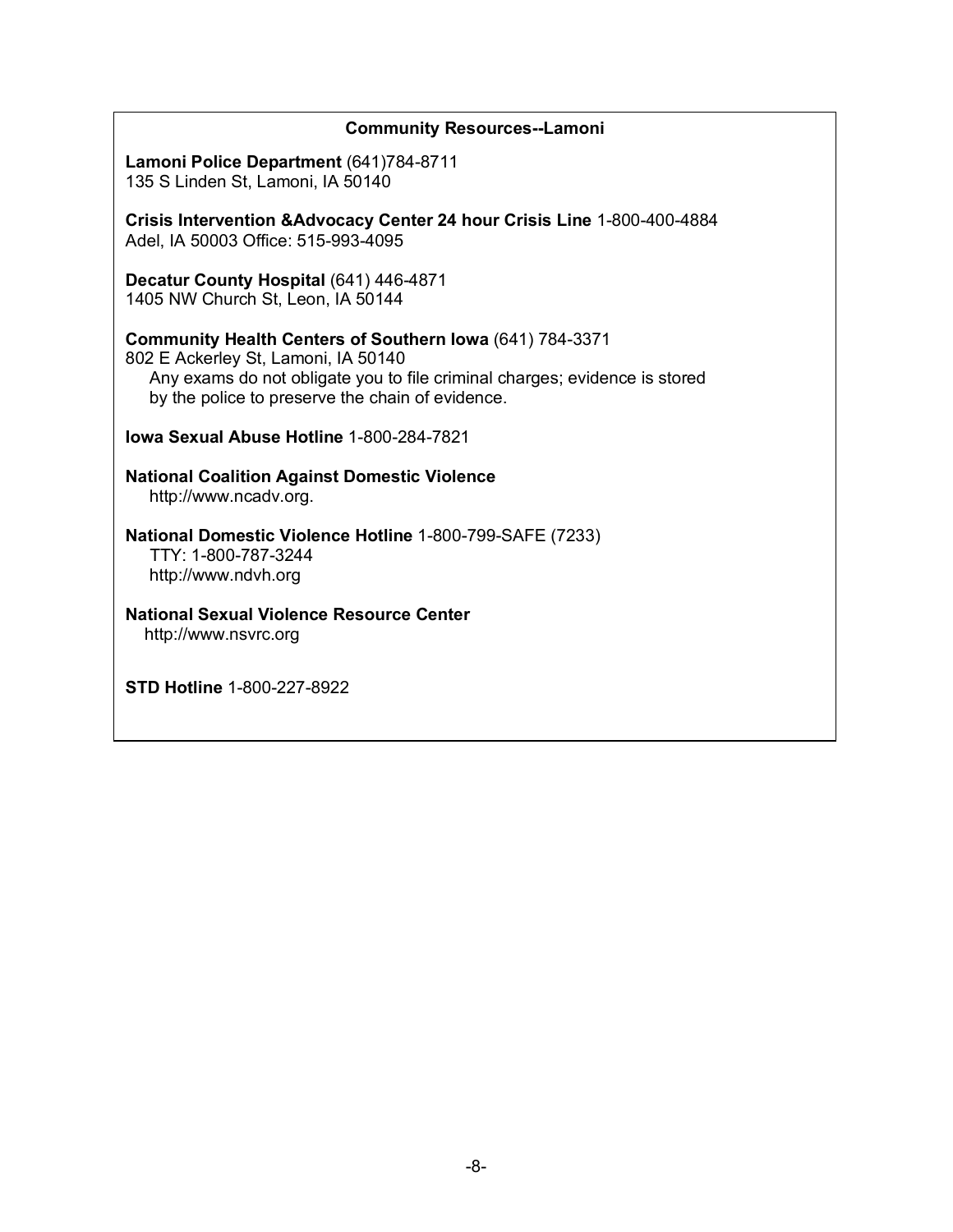#### **Community Resources--Independence**

#### **Independence Police Department**

(816) 325-7300 223 N Memorial Drive, Independence, MO 64050

#### **Jackson County Sheriff's Department**

4001 NE Lakewood Ct Lees Summit, MO 64064 Phone: 816-524-4302 Fax: 816-524-4340

#### **Jackson County Health Department**

313 S Liberty St, Independence, MO 64050 (816) 404-6416

### **Metropolitan Organization to Counter Sexual Assault (MOCSA)**

3100 Broadway, Ste. 400 Kansas City, MO 64111 Phone: 816-931-4527 Crisis Line: 816-531-0233 Fax: 816-931-4532 Website: www.mocsa.org (816) 931-4527

#### **Kansas City Sexual Assault Nurse (SANE)**

Truman Medical Center 2301 Holmes Kansas City, MO 64108 Phone: 816-404-3675 Fax: 816-404-1156

#### **Kansas City Anti-Violence Project**

P O Box 411211 Kansas City, MO 64141 Phone: 816-348-3665 Email: info@kcavp.org Website: www.kcavp.org

### **REPORTING**

Graceland is committed to providing a variety of welcoming and accessible ways for employees and students to voice concerns about instances of sexual harassment. Reporting an issue is the best way for the community to help an individual receive the resources, support, and accommodations available at Graceland. Not only does reporting help the individual, communication about issues related to sexual harassment can help prevent sexual harassment. The information reported can illuminate patterns of behavior, help identify immediate threats to the safety of the community, and systemic issues.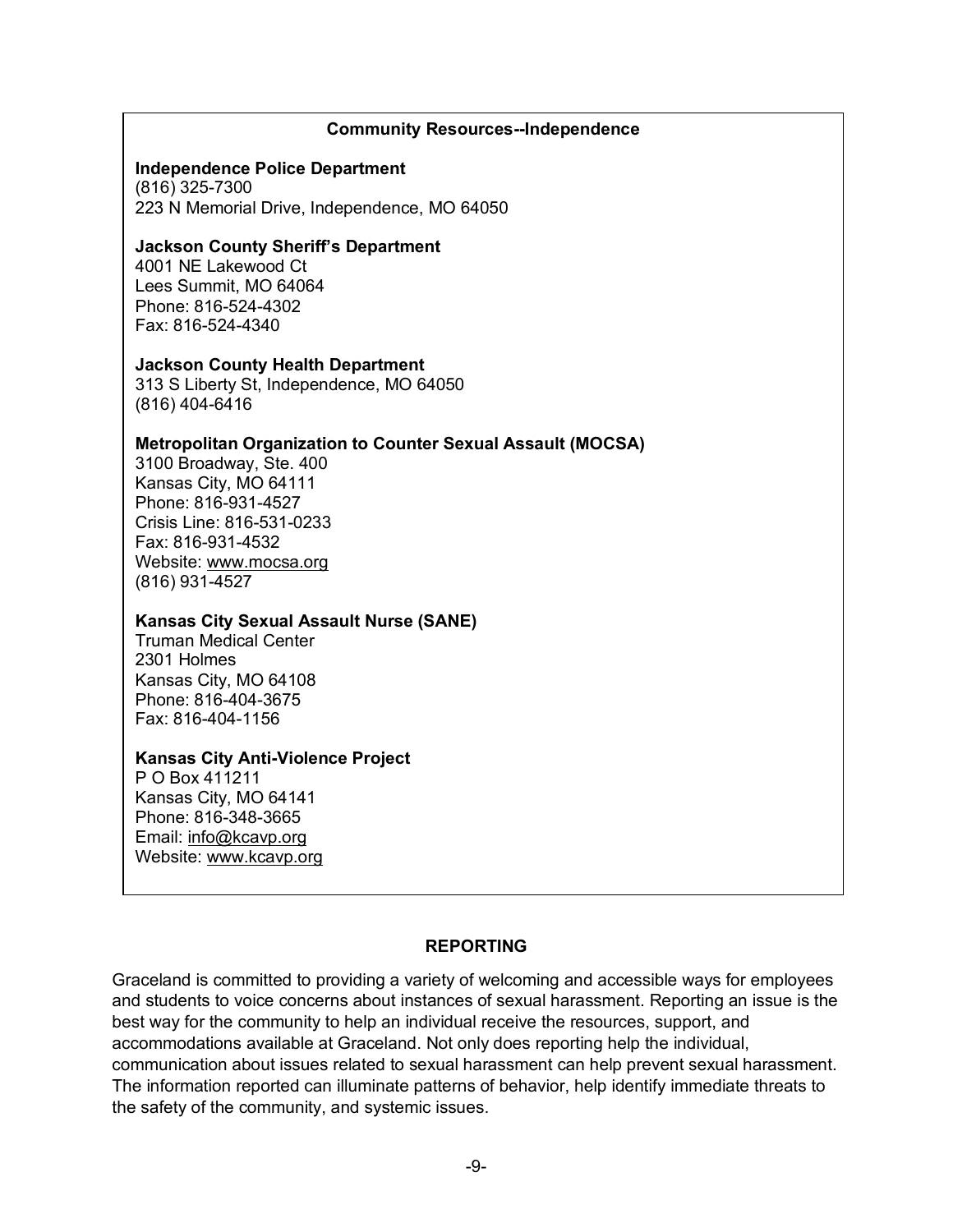Any person may report an incident of alleged sexual harassment to the Title IX Coordinator at any time, including during non-business hours, by using the phone number, e-mail address, or mailing address listed above for the Title IX Coordinator. All Graceland employees, including faculty, staff, volunteers, and house presidents who have a responsibility for student welfare are required to share with the Title IX Coordinator any report of alleged sexual harassment they receive. Employees who have statutory confidentiality do not and will not report incidents without the permission of the reporter (unless the report involves a minor or imminent danger to the community). Any leader who knew about an incident that is reportable under this policy and took no action to stop it or failed to report it to the Title IX Coordinator may be subject to disciplinary action.

Upon receiving a report of alleged sexual harassment, the Title IX Coordinator will promptly contact the Complainant confidentially to discuss the availability of supportive measures with or without the filing of a formal complaint and will consider the Complainant's wishes regarding supportive measures. The Title IX Coordinator will also explain the process for filing a formal complaint.

At the time a report is made, a student Complainant does not have to decide whether or not to file a formal complaint. Choosing to make a report and deciding how to proceed after making the report can be a process that unfolds over time. The Title IX Coordinator will make reasonable efforts to respect an individual's autonomy in making these important decisions and to provide support that will assist each individual in making that determination. In some cases, the Title IX Coordinator may file a formal complaint over the wishes of a Complainant if it involves a minor or if such action is not unreasonable in light of known circumstances that would suggest that filing a formal complaint is necessary for the protection of the campus community. The University, as required by law, will take prompt remedial action when an employee makes a report.

### **A. Emergency/Intermediate Reporting Options**

Graceland encourages all individuals to seek assistance from a medical provider and/or law enforcement immediately after an incident of sexual harassment. This is the best option to ensure preservation of evidence and to begin a timely investigative and remedial response. Graceland will assist any of its community members to get to a safe place and will provide transportation to the hospital, coordination with law enforcement, and provide information about Graceland's resources and complaint processes.

Assistance is available 24 hours a day year-round by calling the Lamoni Police Department (911 for emergencies or 641-784-8711); or the Independence Police Department (911 for emergencies or 816-325-7980). Assistance is available from campus security (Lamoni) 24 hours a day on Saturday and Sunday and after 7:00pm on weekdays by calling campus security (641- 784-5199). Any individual may request that a member of Campus Security and/or the Lamoni / Independence Police Department respond and take a report. Any individual may also request to speak with a campus confidential resource or a member of the Title IX Response Team.

There is a limited window of time (typically 72 to 96 hours) following an incident of sexual assault to preserve physical and other forms of evidence. Taking the step to gather evidence immediately does not commit an individual to any course of action. The decision to seek medical attention and gather any evidence will remain confidential and preserve the full range of options to seek resolution through Graceland's grievance process and/or criminal action.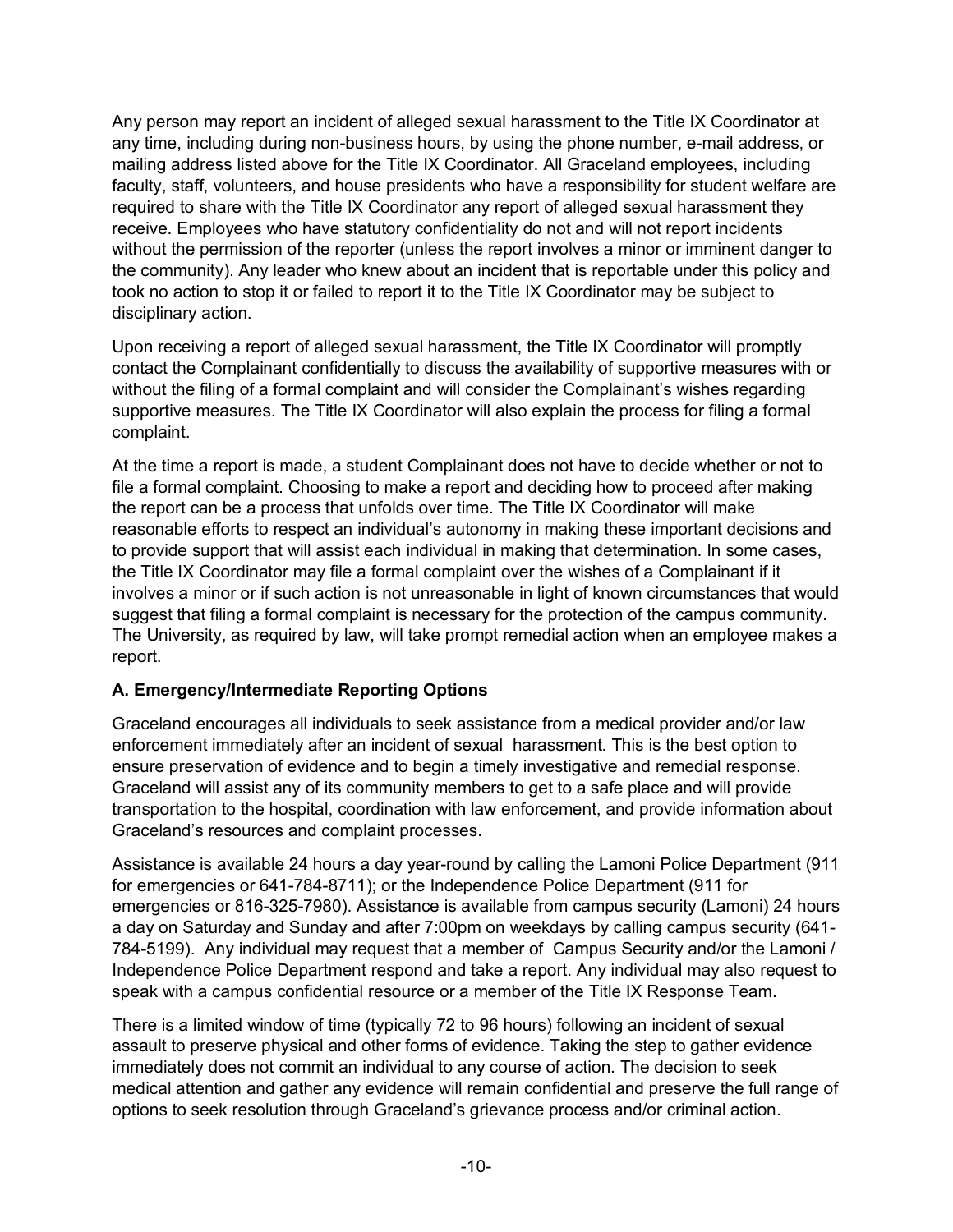### **B. The Title IX Grievance Process**

This Title IX Grievance Process applies when 1) Graceland has actual knowledge of sexual harassment; 2) the alleged harassment occurred within the university's education program or activities, regardless of location (both on and off campus); and 3) the alleged harassment happened against a person in the United States.

If the allegations in a formal complaint did not occur in a Graceland-sponsored educational program or activity in the United States, then the allegations will be dismissed for purposes of the Title IX investigation only. The investigation and remedies for allegations of sexual harassment, as defined in this Policy, that do not meet the above requirements for the Title IX grievance process will be addressed through Graceland's Code of Conduct as appropriate.

Not every member of the Title IX team is involved in every issue; only those who "need to know" attend to the issue at hand.

Graceland's policy, definitions, and burden of proof may differ from Iowa or Missouri criminal law. A Complainant may seek resolution through the University's Title IX grievance process; Graceland's Code of Conduct (when a person has experienced sexual harassment, discrimination, or sexual misconduct that does not fall under Title IX's jurisdiction); and or may pursue criminal action. Neither law enforcement's determination whether or not to prosecute a Respondent, nor the outcome of any criminal prosecution, are determinative of whether harassment, discrimination, or sexual misconduct under this policy has occurred. Proceedings under this Policy may be carried out prior to, simultaneously with, or following civil or criminal proceedings off-campus.

If the Complainant decides to file a formal report, the Title IX Coordinator will initiate the investigatory process as outlined in Appendix A: Procedures for Title XI Investigations of Sexual Harassment . This process will include a live hearing facilitated by the Decision-Maker who will permit cross-examination of all parties and witnesses.

The grievance process will be consistent and transparent. It will treat Complainants equitably by providing remedies any time a Respondent is found responsible. It will treat Respondents equitably by not imposing disciplinary sanctions without following the grievance process outlined in Appendix A: Procedures for Title XI Investigations of Sexual Harassment. The process will include objective evaluation of all relevant evidence, and will avoid credibility determinations based on a persons' status as a Complainant, Respondent, or witness.

The grievance process requires all Title IX personnel to be free from conflicts of interest or bias for or against Complainants or Respondents. Training of Graceland's Title IX personnel will include the following: training on the definition of sexual harassment; the scope of Graceland's education program/activity; how to conduct an investigation and grievance process, including hearings and informal resolution processes; and how to serve impartially.

Throughout the grievance process, the Respondent shall be presumed not responsible for the alleged conduct until a determination regarding responsibility is made at the conclusion of the grievance process. If a Respondent is found to be responsible for the alleged conduct, then remedies must be prescribed. Remedies will be designed to maintain the Complainant's equal access to education and may include any of the individual supportive measures listed below.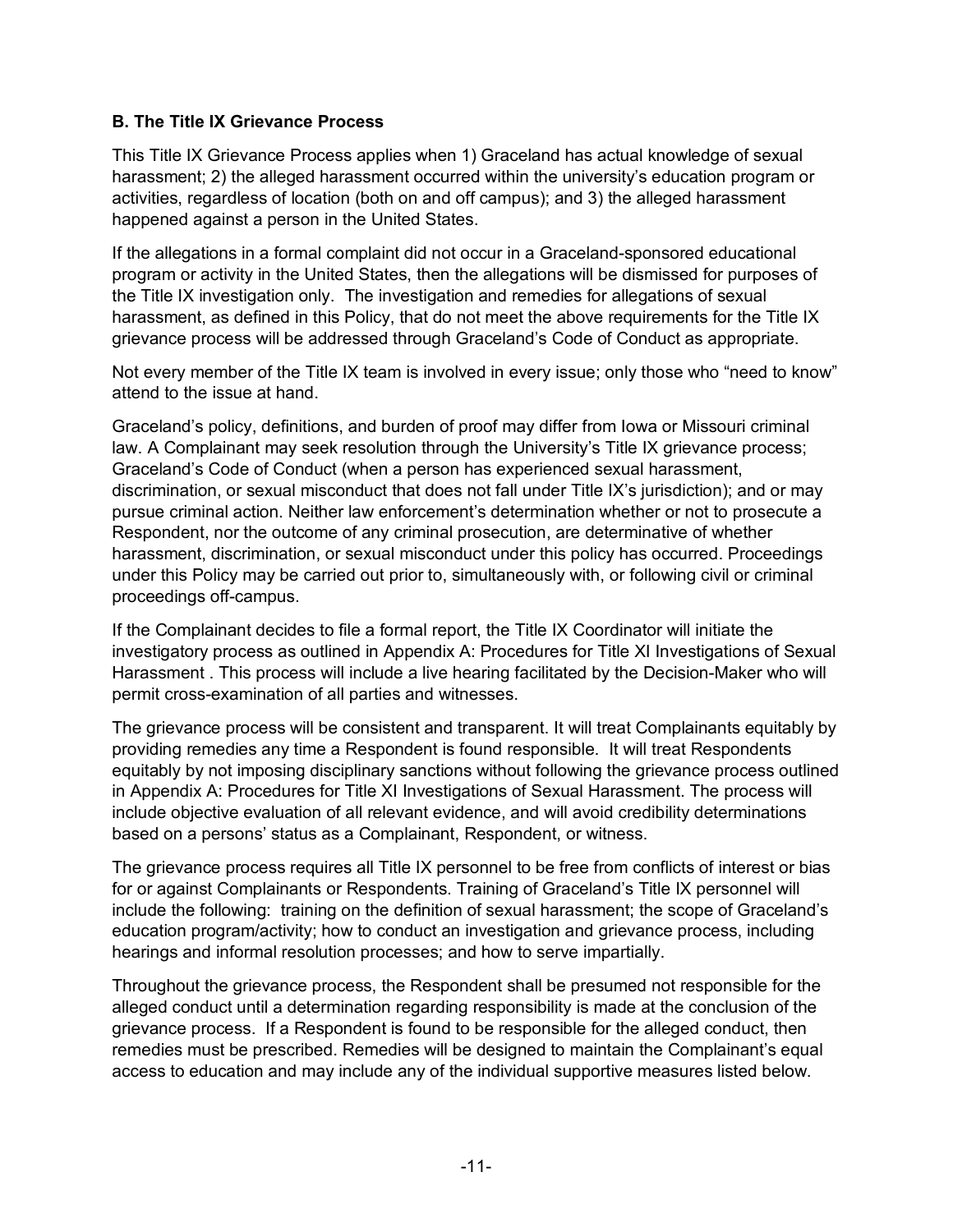Remedies may also include disciplinary action against the Respondent, as listed in Appendix A: Procedures for Title XI Investigations of Sexual Harassment.

Graceland's decision in all Title IX matters will be based on a preponderance of the evidence in determining the resolution.

# **C. False Reporting**

Graceland takes the validity of information very seriously, as a charge of sexual harassment may have severe consequences. A Complainant who makes a report that is later found to be intentionally false or made maliciously without regard for truth may be subject to disciplinary action including, but not limited to, expulsion, suspension, or termination of employment, as applicable. This provision does not apply to reports made in good faith, even if the allegations in the report are not substantiated through an investigation. Charging an individual with a Graceland Code of Conduct violation for making a materially false statement in bad faith in the course of a Title IX grievance proceeding does not constitute retaliation.

## **D. Reports Involving Minors**

In compliance with Iowa Code 261.9 (1)(h): Child Abuse Reporting Law, the University will report all suspected child abuse and neglect involving minors, including sexual assault, to law enforcement. See HR12 - Child Abuse Reporting Policy for Graceland Locations in Iowa.

In compliance with Missouri Code 210.109-183: Child Abuse Reporting Law, the University will report all suspected child abuse and neglect involving minors, including sexual assault, to law enforcement.

# **SUPPORTIVE MEASURES**

# **A. Overview**

Upon receipt of a report of sexual harassment, Graceland will impose reasonable and appropriate supportive measures designed to provide equal educational access, protect safety, and deter sexual harassment. Graceland will maintain consistent contact with the parties to ensure that all safety, emotional and physical well-being concerns are being addressed. Any of the supportive measures listed below may be imposed regardless of whether a formal complaint is filed.

All individuals are encouraged to report concerns about failure of another individual to abide by any restrictions imposed by supportive measures. Graceland will take immediate and responsive action to enforce a previously implemented measure.

## **B. Range of Supportive Measures**

Supportive measures will be implemented at the discretion of the University; however, supportive measures will be non-punitive, non-disciplinary, and not unreasonably burdensome to the other party prior to any written determination that Respondent is found responsible for an alleged sexual harassment. Potential measures that may be applied to the Complainant and/or the Respondent include:

• Access to counseling services and assistance in setting up initial appointment, both on and off campus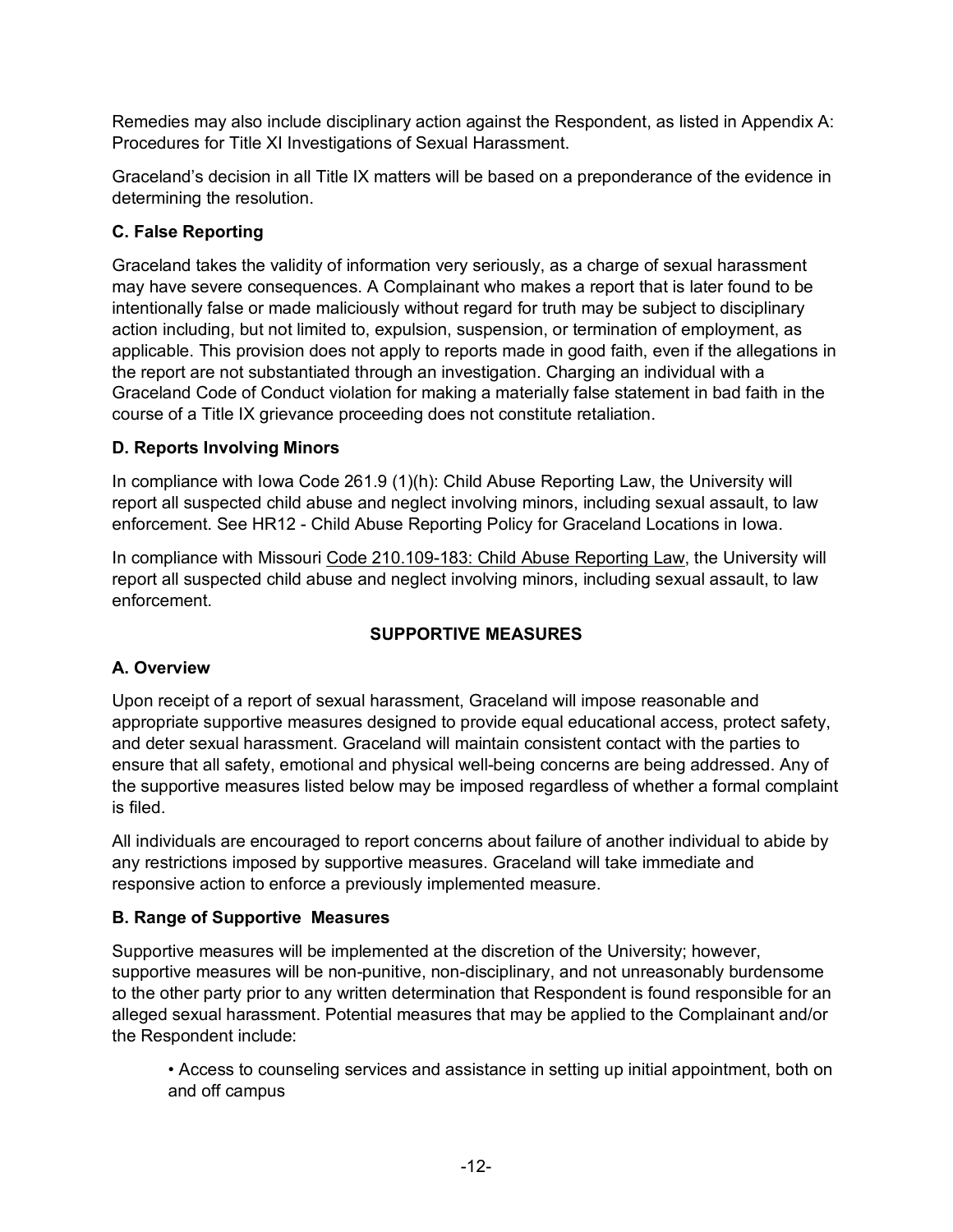• Imposition of a campus No-Contact Order, which may include but are not limited to prohibiting one or more parties from having physical, phone, written, text, social media, or third party contact with one or more other parties.

- Rescheduling of exams and assignments
- Providing alternative course completion options

• A change in class schedule or transferring sections, including the ability to drop a course after the deadline to drop a course

- A change in work schedule or job assignment
- A change in student's University-owned residence

• Limiting an individual or organization's access to certain University facilities or activities pending resolution of the matter

- A voluntary leave of absence
- Providing academic support services, such as tutoring
- Any other remedy which can be tailored to the involved individuals to achieve the goals of this policy

• A change of office space

### **C. Interim Judicial Order**

An individual may also choose to pursue other interim measures separate from the Title IX Grievance Process outlined in this Policy, such as a judicial no contact, restraining or protective order. Various resource contacts may assist with such judicial or criminal orders. Such orders should be provided to the Dean of Students (for students), or Human Resources (HR) (for employees) for campus implementation.

### **D. Time Frames for Resolution**

Graceland seeks to resolve all reports of alleged harassment, discrimination, or sexual misconduct within 60 calendar days.

In general, a Complainant and Respondent can expect to receive periodic updates as to the status of the review or investigation. In the event that the investigation and resolution exceed this time frame, Graceland will notify all parties of the need for additional time, and best efforts will be made to complete the process in a timely manner while balancing principles of thoroughness and fundamental fairness with promptness.

### **E. Appeals**

Following the live hearing, both the Complainant and the Respondent will be notified of the hearing's outcome in a written determination issued by the Decision-Maker regarding responsibility with findings of fact, conclusions about whether the alleged conduct occurred, rationale for the result as to each allegation, any disciplinary sanctions imposed on the Respondent, and whether remedies will be provided to the Complainant. Both will be informed of the right to appeal the outcome of the hearing. All appeals must be in writing and must be